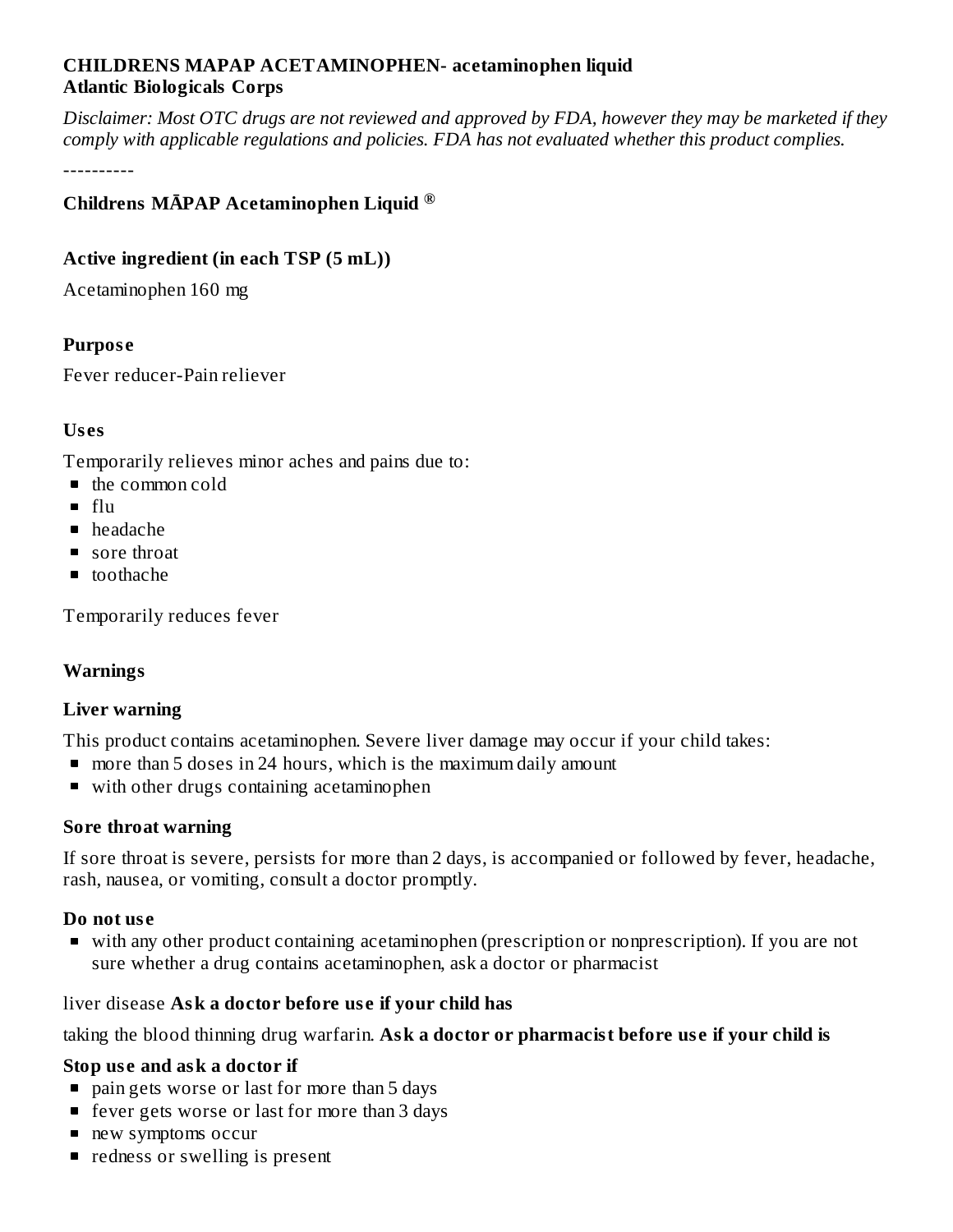These could be signs of a serious condition.

## ask a health professional before use **If pregnant or breast-feeding,**

## **Keep out of the reach of children.**

## **Overdos e warning**

Taking more than the recommended dose (overdose) may cause liver damage. In case of overdose, get medical help or contact a Poison Control Center (1-800-222-1222) right away. Quick medical attention is critical for adults as well as children even if you do not notice any signs or symptoms.

### **Directions**

- **this product does not contain directions or complete warnings for adult us e**
- find right dose on chart
- **if possible, use weight to dose; otherwise, use age**
- if needed, repeat dose every 4 hours
- do not use more than 5 doses in 24 hours

| Weight       | Age           | Dose                |
|--------------|---------------|---------------------|
| under 24 lbs | Under 2 years | ask a doctor        |
| 24 to 35 lbs | 2 to 3 years  | 1 TSP(5 mL)         |
| 36 to 47 lbs | 4 to 5 years  | $11/2$ TSP (7.5 mL) |
| 48 to 59 lbs | 6 to 8 years  | 2 TSP(10 mL)        |
| 60 to 71 lbs | 9 to 10 years | 2 1/2 TSP (12.5 mL) |
| 72 to 95 lbs | 11 years      | 3 TSP(15 mL)        |

# **Other information**

- sodium 1mg **Each TSP(5 mL) contains:**
- TAMPER-EVIDENT: Do not use this product if inner foil seal over mouth of the bottle is cut, **torn, broken, or missing.**
- store at  $20^{\circ}$   $25^{\circ}$ C (68° 77°F)
- **this product is not the same concentration as Infants' Drops. For accurate dosing, follow the dosing** instructions on this label.

# **Inactive ingredients**

artificial flavor, citric acid anhydrous, D&C Red #33, FD&C Red #40, glycerin, polyethylene glycol 1450, propylene glycol, purified water, sodium benzoate, sodium saccharin,sorbitol

# **Questions?**

# **To Report Advers e Drug Event call 1-800-616-2471 Weekdays, 9AM - 5PM Eastern Time**

# **CHILDRENS MAPAP ACETAMINOPHEN (ACETAMINOPHEN) LIQUID**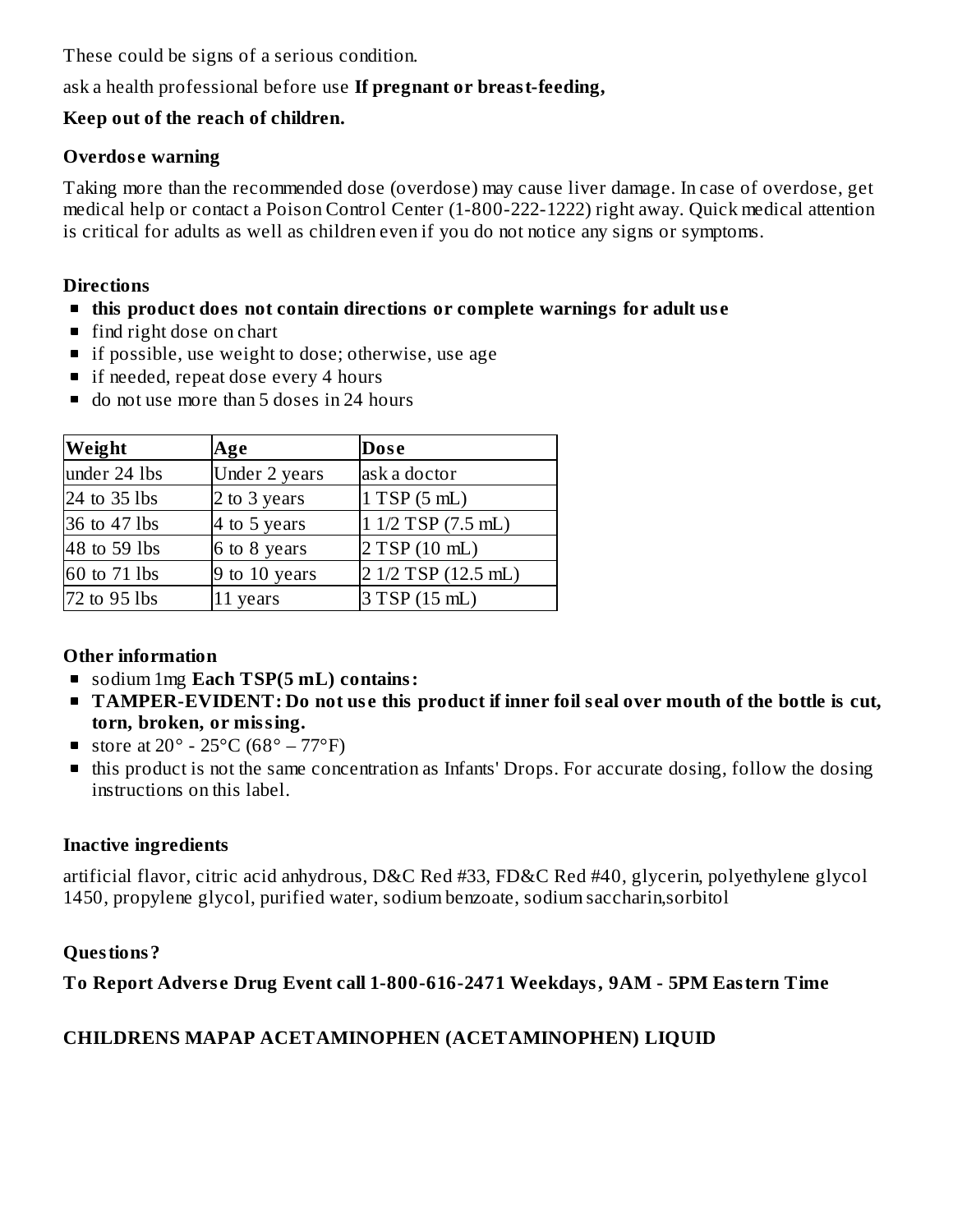#### NDC 17856-0985-04

#### Mapap™Liquid

(ACETAMINOPHEN)

40 mg per 1.25 mL

Fever Reducer / Pain Reliever Cherry Flavor Alcohol Free / Aspirin Free

#### UNIT DOSE 1.25 mL ORAL SYRINGE

PACKAGING INFORMATION: Dosage per Oral Syringe: 1.25 mL Oral Syringe(s) per Case: 120

See package insert for Drug Facts.

#### Other Information:

Store at 20°C-25°C (68°F-77°F) Each TSP (5mL) contains: Sodium 1 mg.

**KEEP MAPAP™ LIQUID AND ALL DRUGS** OUT OF THE REACH OF CHILDREN

Dist by:

Livonia, MI 48150 USA UDose LLC. Miami, FL 33179 Repackaged by: Distributed by: Atlantic Biologicals Corp. 20101 NE 16th Place Miami, FL 33179

Major Pharmaceuticals

\*Retain box label and package insert for drug information.

Questions or Comments: Call 1-800-509-7592

**UDose LLC Lot No:** Mfg Lot No: Exp. Date.





NDC: 17856-0985-07 **MAPAP LIQUID** (ACETAMINOPHEN 150 mg per 5 mL) DELIVERS 5 mL

CHILDRENS MAPAP ACETAMINOPHEN (ACETAMINOPHEN) LIQUID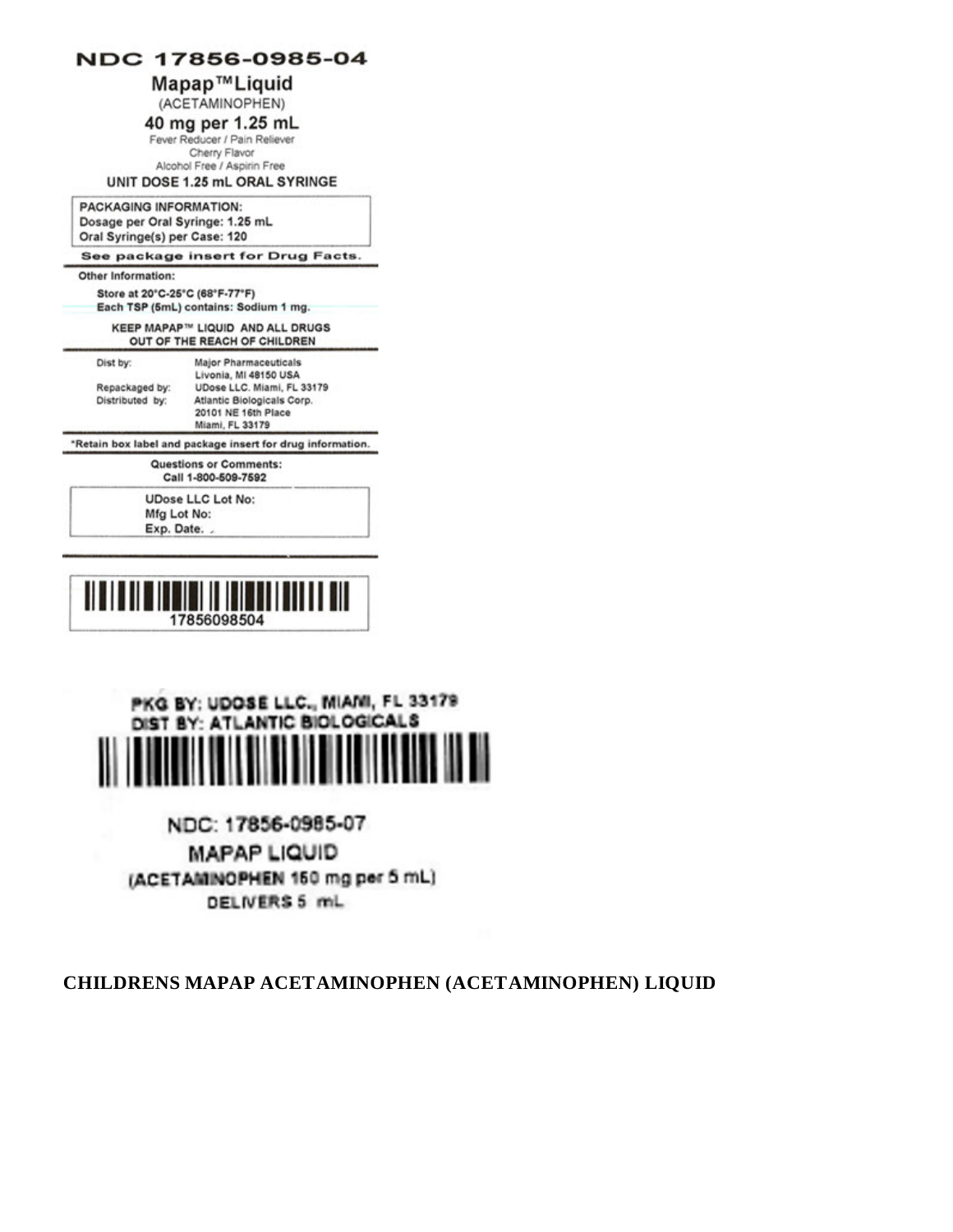# NDC 17856-0985-09

# **MAPAP<sup>™</sup> LIQUID**

#### (Acetaminophen)

# DELIVERS 80 mg / 2.5 mL ORAL ENFIT SYRINGE

PAIN RELIEVER-FEVER REDUCER

Alcohol-Free, Aspirin-Free

Cherry Flavored Liquid

#### **UNIT DOSE**

#### **DOSAGE:**

Syringe Size: 2.5 mL Syringe(s) per case: 120 See package insert for indications and dosage schedule.

Other information:

Store at 20°-25°C (68°-77°F) Each TSP (5mL) contains: sodium 1mg KEEP MAPAP LIQUID AND ALL DRUGS OUT OF REACH OF CHILDREN.

Repackaged by: Unit Dose Sciutions, Inc. Morrisville, NC 27560

Distributed by: Atlantic Biologicals Corp. 20101 N.E. 16th Place Miami, FL 33179

#### **Questions or Comments:** Call 1-800-509-7592

\*Retain box label and insert for drug information.

UDS Lot No: XXXXXX MFG Lot No: XXXXXX Exp. Date: XX/XX/XXXX



# **CHILDRENS MAPAP ACETAMINOPHEN**

acetaminophen liquid

| <b>Product Information</b>                                           |                       |                                                     |                          |                    |  |
|----------------------------------------------------------------------|-----------------------|-----------------------------------------------------|--------------------------|--------------------|--|
| Product Type                                                         | <b>HUMAN OTC DRUG</b> | NDC:17856-0985(NDC:0904-1985)<br>Item Code (Source) |                          |                    |  |
| <b>Route of Administration</b>                                       | ORAL                  |                                                     |                          |                    |  |
|                                                                      |                       |                                                     |                          |                    |  |
| <b>Active Ingredient/Active Moiety</b>                               |                       |                                                     |                          |                    |  |
| <b>Ingredient Name</b>                                               |                       |                                                     | <b>Basis of Strength</b> | Strength           |  |
| Acetaminophen (UNII: 36209 ITL9D) (Acetaminophen - UNII:36209 ITL9D) |                       |                                                     | Acetaminophen            | $160$ mg in $5$ mL |  |
|                                                                      |                       |                                                     |                          |                    |  |
|                                                                      |                       |                                                     |                          |                    |  |

**Inactive Ingredients**